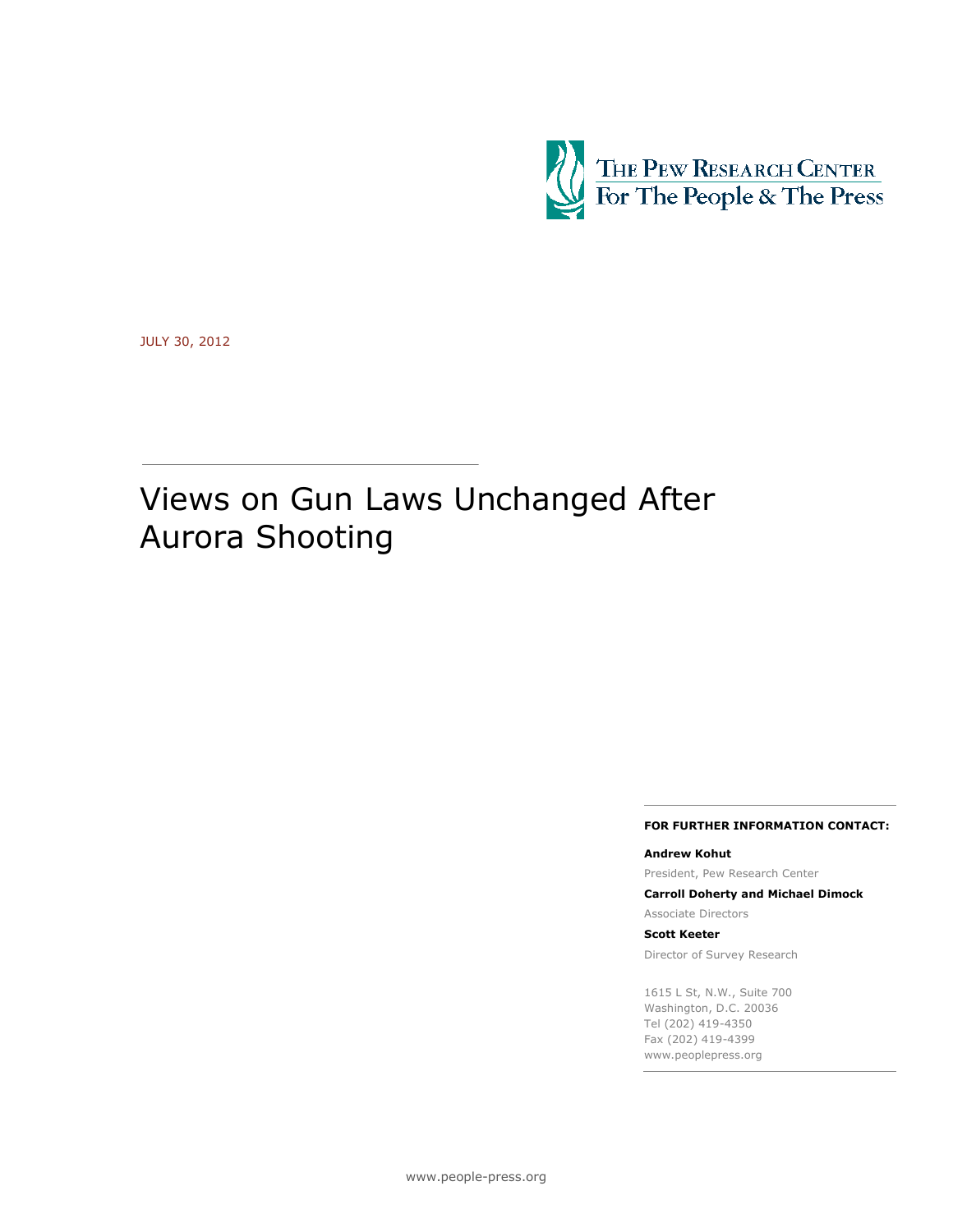## Views on Gun Laws Unchanged After Aurora Shooting

There has been no significant change in public views on the issue of gun control and gun rights following the July 20<sup>th</sup> shooting at a movie theater in Aurora, Colorado. Currently, 47% say it is more important to control gun ownership, while 46% say it is more important to protect the rights of Americans to own guns. That is virtually unchanged from a survey earlier this year in April, when 45% prioritized gun control and 49% gun rights.

Other recent major shootings also had little effect on public opinion about gun laws. There was no significant change in the balance of opinion about gun rights and gun control after the January, 2011 shooting in Tucson, Arizona in which Congresswoman Gabrielle Giffords was injured. Nor was there a spike in support for gun control following the shooting at Virginia Tech University in April, 2007.

## **Shootings Don't Shift Views on Gun Control**

*What do you think is more important?*



PEW RESEARCH CENTER July 26-29, 2012.

The latest national survey by the Pew Research Center for the People & the Press, conducted July 26-29, 2012 among 1,010 adults, shows that relatively few Americans view the shooting in Aurora as a sign of broader social problems. Two-thirds (67%) say

that shootings like this one are just the isolated acts of troubled individuals. Only about a quarter (24%) say shootings like this reflect broader problems in American society. This is similar to the public reaction after the Tucson shooting in early 2011, which 58% thought of as the isolated act

## **Most See Aurora Shooting as an Isolated Event**

|                                                       | Apr 2007<br><b>VA Tech</b><br><b>Shooting</b> | Jan 2011<br>Tucson, AZ<br><b>Shooting</b> | <b>July 2012</b><br>Aurora, CO<br><b>Shooting</b> |
|-------------------------------------------------------|-----------------------------------------------|-------------------------------------------|---------------------------------------------------|
| Shootings like this one                               | $\frac{0}{0}$                                 | $\frac{0}{0}$                             | $\frac{0}{0}$                                     |
| Are just the isolated acts<br>of troubled individuals | 47                                            | 58                                        | 67                                                |
| Reflect broader problems<br>in American society       | 46                                            | 31                                        | 24                                                |
| Don't know                                            | Z                                             | 12                                        | <u>8</u>                                          |
|                                                       | 100                                           | 100                                       | 100                                               |
| PEW RESEARCH CENTER July 26-29, 2012.                 |                                               |                                           |                                                   |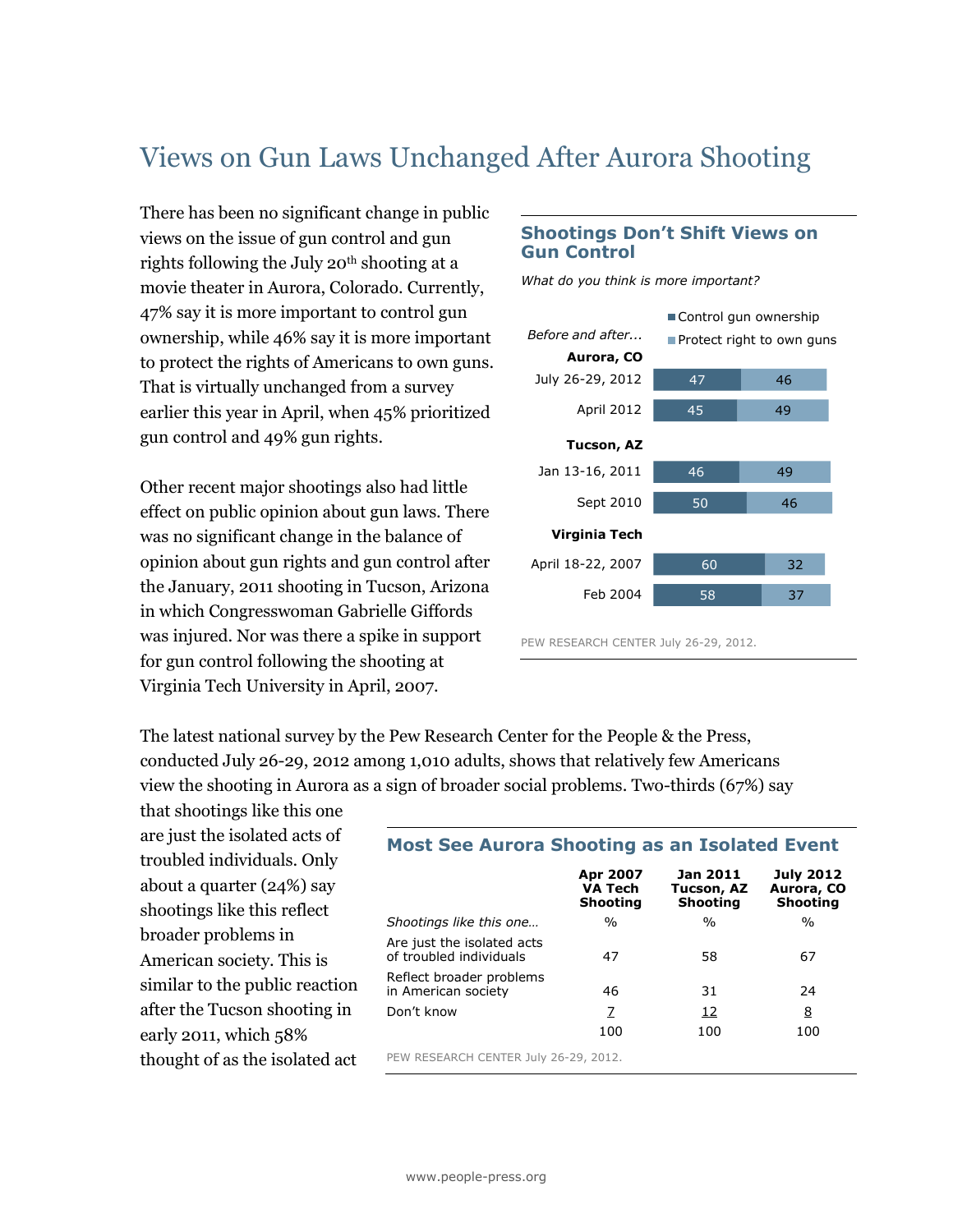of a troubled individual and 31% connected to broader social problems. Americans were more likely to see broader problems behind the Virginia Tech shooting five years ago – at that time, 46% thought the event reflected broader societal problems.

Public opinion about gun control and gun rights has been divided since early 2009. Prior to that, going back to the first Pew Research Center polling on this issue in 1993, majorities consistently rated controlling gun ownership as a higher priority than protecting the rights of Americans to own guns.

The issue remains a highly partisan one: Republicans prioritize gun rights by a 71% to 26% margin, while Democrats prioritize gun control by a 72% to 21% margin. Independents are split, with 50% saying the priority should be protecting the right of Americans to own guns, while 43% say it should be controlling gun ownership.

The issue also continues to divide along racial and gender lines. Whites tend to see the



## **Gun Control Loses Support in Recent Years**

protection of gun rights as the higher priority (by a 56% to 38% margin), while blacks overwhelmingly back gun control (by a 73% to 23% margin). Men prioritize gun rights (57% to 38%), while women prioritize gun control (56% to 37%).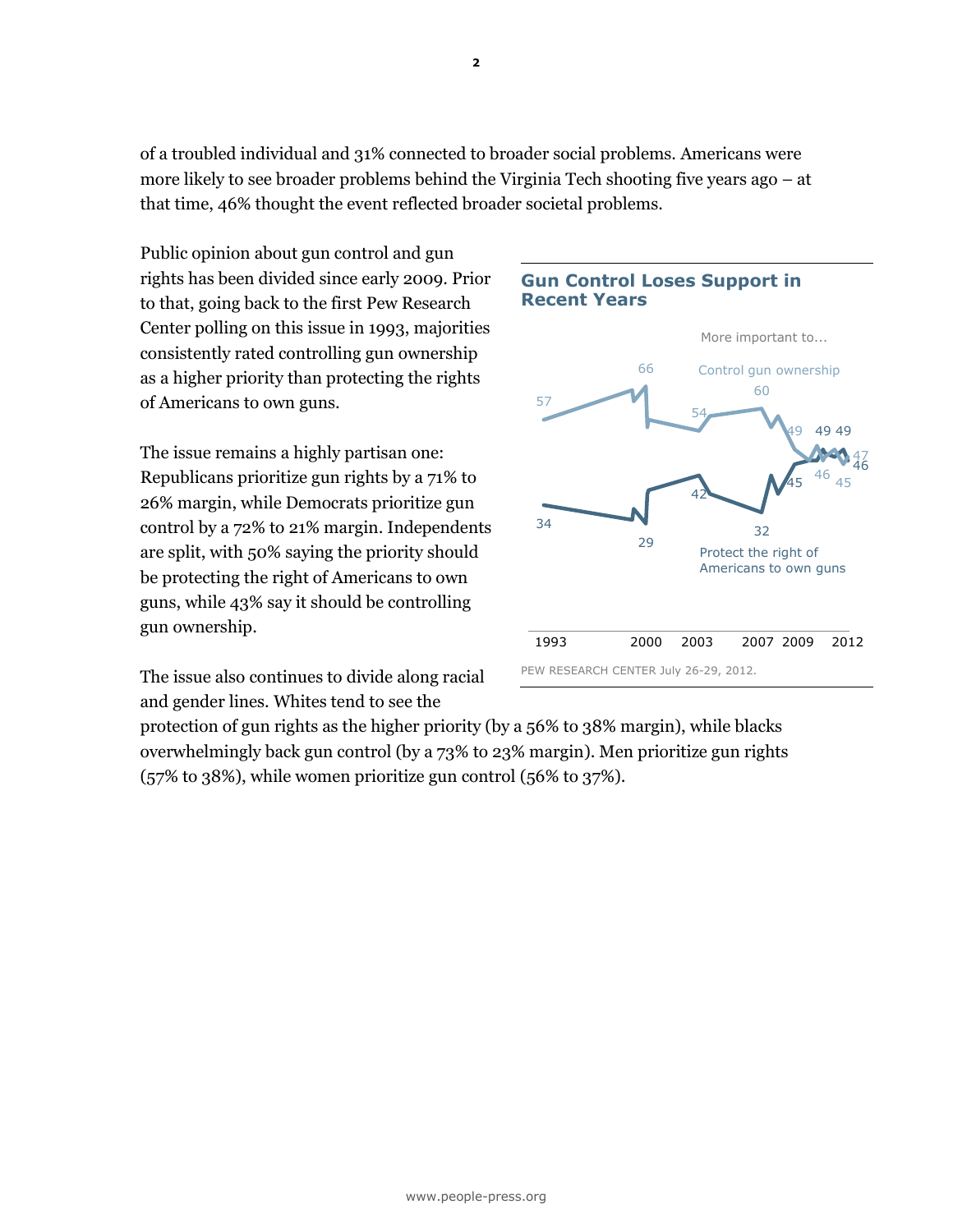## **About the Survey**

The analysis in this report is based on telephone interviews conducted July 26-29, 2012 among a national sample of 1,010 adults 18 years of age or older living in the continental United States (609 respondents were interviewed on a landline telephone, and 401 were interviewed on a cell phone, including 190 who had no landline telephone). The survey was conducted by interviewers at Princeton Data Source under the direction of Princeton Survey Research Associates International. A combination of landline and cell phone random digit dial samples were used; both samples were provided by Survey Sampling International. Interviews were conducted in English. Respondents in the landline sample were selected by randomly asking for the youngest adult male or female who is now at home. Interviews in the cell sample were conducted with the person who answered the phone, if that person was an adult 18 years of age or older. For detailed information about our survey methodology, see: [http://people-press.org/methodology/.](http://people-press.org/methodology/)

The combined landline and cell phone sample are weighted using an iterative technique that matches gender, age, education, race, Hispanic origin and region to parameters from the March 2011 Census Bureau's Current Population Survey and population density to parameters from the Decennial Census. The sample also is weighted to match current patterns of telephone status, based on extrapolations from the 2011 National Health Interview Survey. The weighting procedure also accounts for the fact that respondents with both landline and cell phones have a greater probability of being included in the combined sample and adjusts for household size within the landline sample. Sampling errors and statistical tests of significance take into account the effect of weighting. The following table shows the sample sizes and the error attributable to sampling that would be expected at the 95% level of confidence for different groups in the survey:

| Group        | <b>Sample Size</b> | Plus or minus         |
|--------------|--------------------|-----------------------|
| Total sample | 1,010              | 3.6 percentage points |
| Republicans  | 277                | 6.9 percentage points |
| Democrats    | 303                | 6.6 percentage points |
| Independents | 338                | 6.2 percentage points |
|              |                    |                       |

Sample sizes and sampling errors for other subgroups are available upon request.

In addition to sampling error, one should bear in mind that question wording and practical difficulties in conducting surveys can introduce error or bias into the findings of opinion polls.

© Pew Research Center, 2012